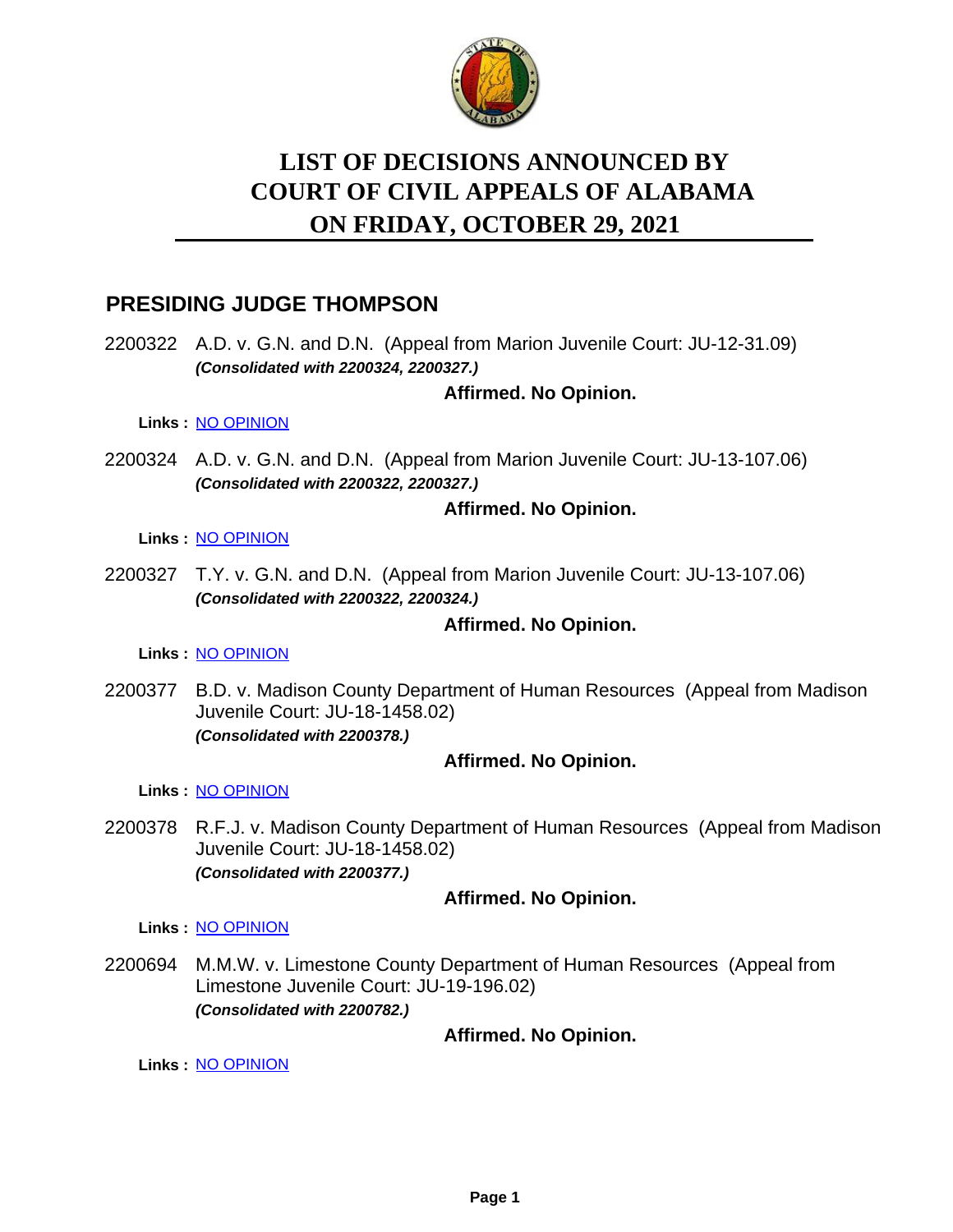2200782 N.A. v. Limestone County Department of Human Resources (Appeal from Limestone Juvenile Court: JU-19-196.02) *(Consolidated with 2200694.)*

## **Affirmed. No Opinion.**

**Links :** [NO OPINION](https://acis.alabama.gov/displaydocs.cfm?no=1105248&event=66H0JXNGH)

# **JUDGE MOORE**

2200249 Carl Lee Boston v. Virginia Cheyenne Franklin (Appeal from Geneva Circuit Court: DR-20-900032)

#### **Reversed And Remanded With Instructions.**

**Links :** [OPINION](https://acis.alabama.gov/displaydocs.cfm?no=1105241&event=66H0JXMLU)

2200356 Amy Lynn Ewald v. Eric Paul Ewald (Appeal from Baldwin Circuit Court: DR-20-900209)

#### **Affirmed. No Opinion.**

**Links :** [NO OPINION](https://acis.alabama.gov/displaydocs.cfm?no=1105244&event=66H0JXN5G)

2200745 S.S. v. Calhoun County Department of Human Resources (Appeal from Calhoun Juvenile Court: JU-19-1226.02)

#### **Affirmed. No Opinion.**

**Links :** [NO OPINION](https://acis.alabama.gov/displaydocs.cfm?no=1105249&event=66H0JXNK3)

# **JUDGE EDWARDS**

2200188 Brian James Merrick v. Brandi Rhodes Merrick (Appeal from Autauga Circuit Court: DR-18-900070)

#### **Reversed And Remanded With Instructions.**

**Links :** [OPINION](https://acis.alabama.gov/displaydocs.cfm?no=1105240&event=66H0JXMJH)

2200408 Rachel Lauren Pittman v. William Ray Cumbie (Appeal from Baldwin Circuit Court: DR-12-900913.03)

#### **Affirmed. No Opinion.**

**Links :** [NO OPINION](https://acis.alabama.gov/displaydocs.cfm?no=1105246&event=66H0JXNBO)

2200498 A.R. v. Etowah County Department of Human Resources (Appeal from Etowah Juvenile Court: JU-20-30.01) *(Consolidated with 2200499.)*

# **Affirmed In Part; Reversed In Part; And Remanded With Instructions.**

**Links :** [OPINION](https://acis.alabama.gov/displaydocs.cfm?no=1105242&event=66H0JXMON)